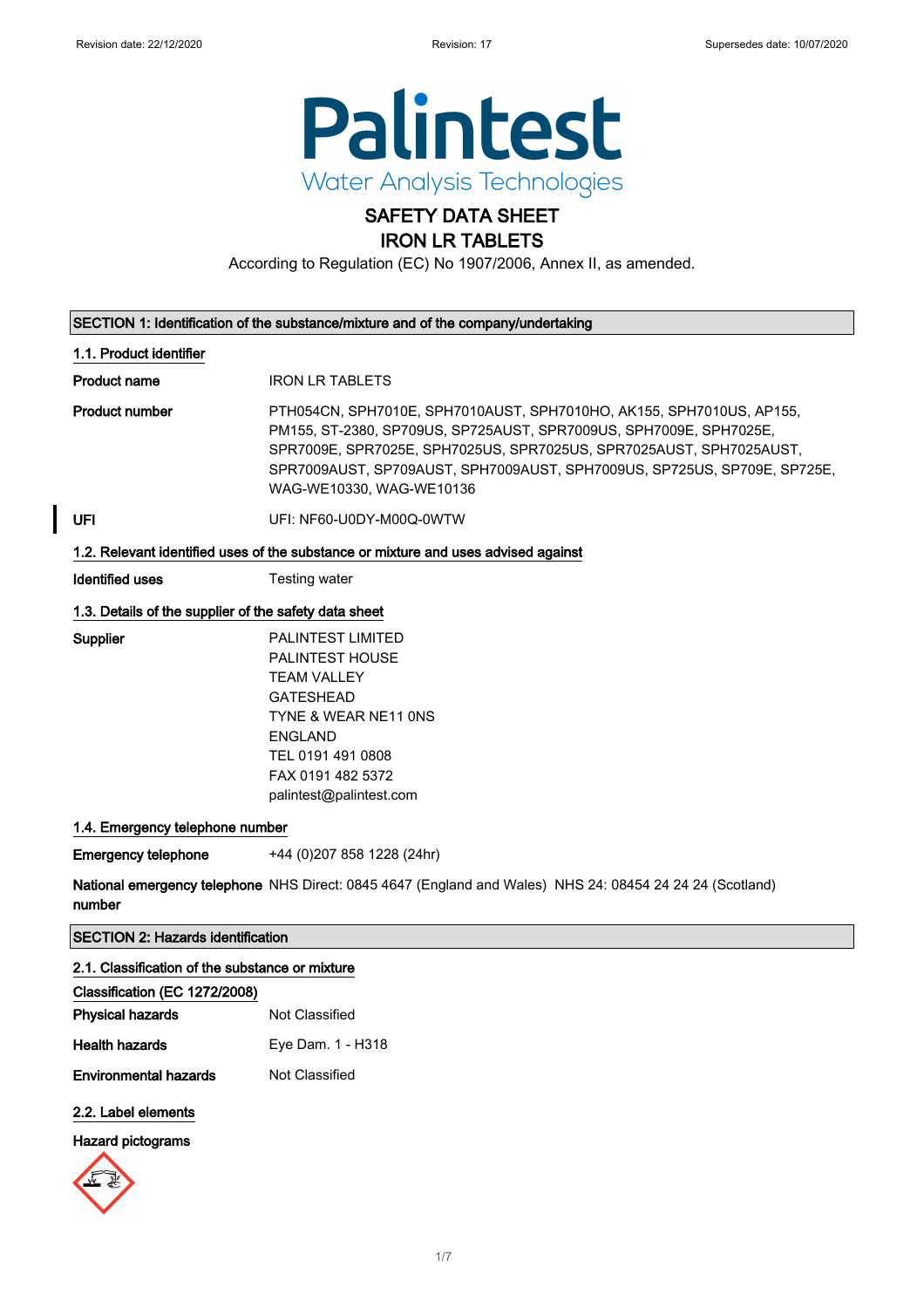| Signal word                     | Danger                                                                                                                                                                                                                                                                                                                                                                                                                                         |
|---------------------------------|------------------------------------------------------------------------------------------------------------------------------------------------------------------------------------------------------------------------------------------------------------------------------------------------------------------------------------------------------------------------------------------------------------------------------------------------|
| <b>Hazard statements</b>        | H318 Causes serious eye damage.                                                                                                                                                                                                                                                                                                                                                                                                                |
| <b>Precautionary statements</b> | P101 If medical advice is needed, have product container or label at hand.<br>P102 Keep out of reach of children.<br>P103 Read label before use.<br>P280 Wear protective gloves/ protective clothing/ eye protection/ face protection.<br>P305+P351+P338 IF IN EYES: Rinse cautiously with water for several minutes. Remove<br>contact lenses, if present and easy to do. Continue rinsing.<br>P310 Immediately call a POISON CENTER/ doctor. |
| Contains                        | SODIUM METABISULFITE                                                                                                                                                                                                                                                                                                                                                                                                                           |

#### 2.3. Other hazards

This substance is not classified as PBT or vPvB according to current EU criteria.

### SECTION 3: Composition/information on ingredients

| 3.2. Mixtures                                                                                                                                                                                                                                                                  |                                                   |                                                      |
|--------------------------------------------------------------------------------------------------------------------------------------------------------------------------------------------------------------------------------------------------------------------------------|---------------------------------------------------|------------------------------------------------------|
| <b>SODIUM METABISULFITE</b>                                                                                                                                                                                                                                                    |                                                   | 20-30%                                               |
| CAS number: 7681-57-4                                                                                                                                                                                                                                                          | EC number: 231-673-0                              | REACH registration number: 01-<br>2119531326-45-XXXX |
| Classification                                                                                                                                                                                                                                                                 |                                                   |                                                      |
| Acute Tox. 4 - H302                                                                                                                                                                                                                                                            |                                                   |                                                      |
| Eye Dam. 1 - H318                                                                                                                                                                                                                                                              |                                                   |                                                      |
| <b>BORIC ACID</b>                                                                                                                                                                                                                                                              |                                                   | < 5.5%                                               |
| CAS number: 10043-35-3                                                                                                                                                                                                                                                         | EC number: 233-139-2                              | REACH registration number: 01-<br>2119486683-25-XXXX |
| Substance of very high concern (SVHC). This product is/contains a substance that is included in REGULATION (EC) No<br>1907/2006 (REACH) ANNEX XVII - RESTRICTIONS ON THE MANUFACTURE, PLACING ON THE MARKET AND USE<br>OF CERTAIN DANGEROUS SUBSTANCES, MIXTURES AND ARTICLES. |                                                   |                                                      |
| Classification                                                                                                                                                                                                                                                                 |                                                   |                                                      |
| Repr. 1B - H360FD                                                                                                                                                                                                                                                              |                                                   |                                                      |
| 3-(2-PYRIDYL)-5, 6-BIS(4-PHENYL-SULFONIC ACID)-1, 2,<br><b>4-TRIAZINE DISODIUM SALT</b>                                                                                                                                                                                        |                                                   | 1%                                                   |
| CAS number: 69898-45-9                                                                                                                                                                                                                                                         |                                                   |                                                      |
|                                                                                                                                                                                                                                                                                |                                                   |                                                      |
| Classification<br>Skin Irrit. 2 - H315                                                                                                                                                                                                                                         |                                                   |                                                      |
| Eye Irrit. 2 - H319                                                                                                                                                                                                                                                            |                                                   |                                                      |
| <b>STOT SE 3 - H335</b>                                                                                                                                                                                                                                                        |                                                   |                                                      |
| The Full Text for all R-Phrases and Hazard Statements are Displayed in Section 16.                                                                                                                                                                                             |                                                   |                                                      |
| <b>Composition comments</b>                                                                                                                                                                                                                                                    | This product contains a substance that is a SVHC. |                                                      |
| <b>SECTION 4: First aid measures</b>                                                                                                                                                                                                                                           |                                                   |                                                      |

### 4.1. Description of first aid measures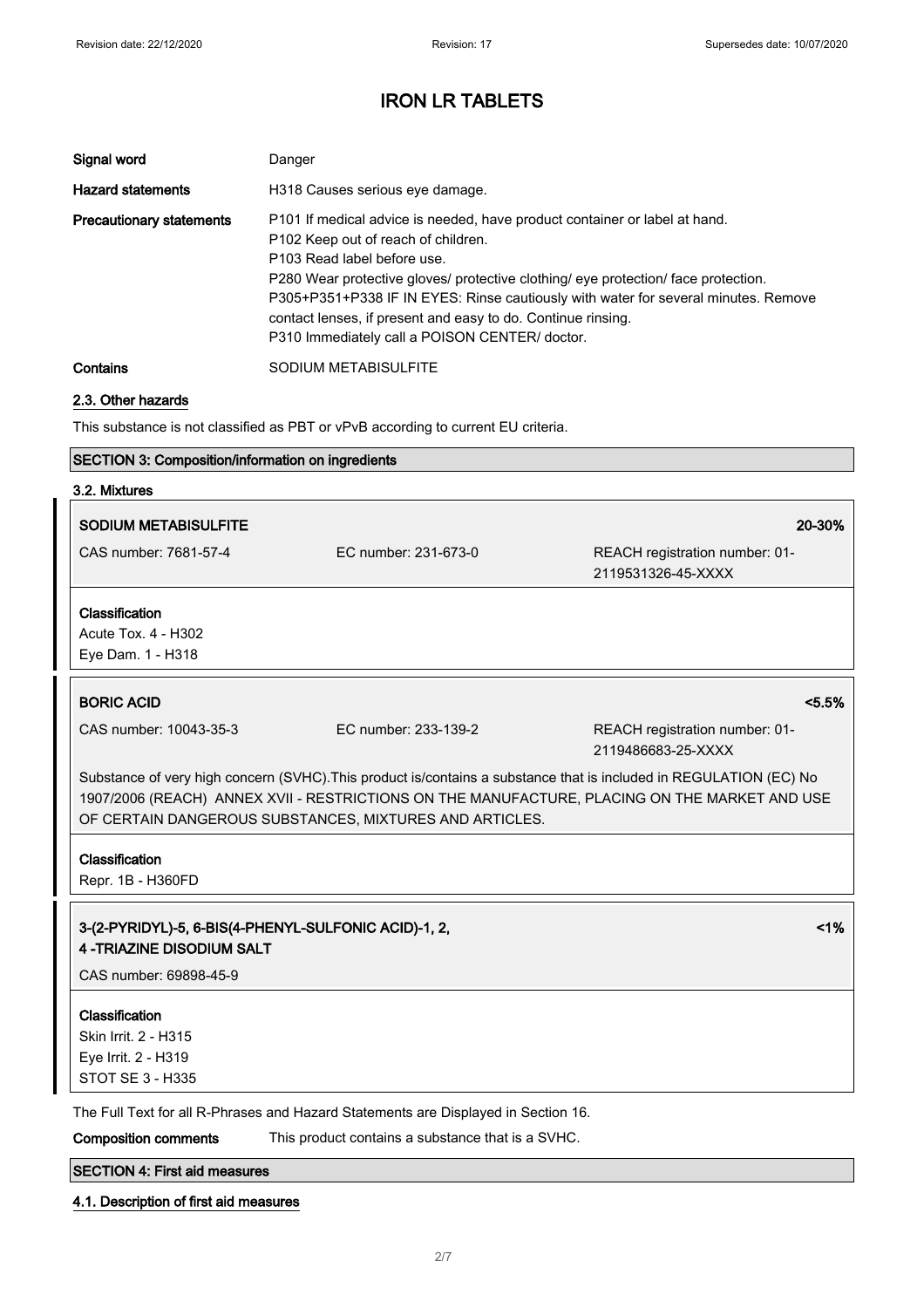| <b>General information</b>                                                      | Treat symptomatically.                                                                                                                                                                                                                                                                                                                                                                                                       |  |
|---------------------------------------------------------------------------------|------------------------------------------------------------------------------------------------------------------------------------------------------------------------------------------------------------------------------------------------------------------------------------------------------------------------------------------------------------------------------------------------------------------------------|--|
| Inhalation                                                                      | Remove affected person from source of contamination. Move affected person to fresh air at<br>once. Get medical attention.                                                                                                                                                                                                                                                                                                    |  |
| Ingestion                                                                       | Rinse mouth thoroughly with water. Get medical attention if any discomfort continues.                                                                                                                                                                                                                                                                                                                                        |  |
| Skin contact                                                                    | Remove affected person from source of contamination. Remove contaminated clothing. Wash<br>skin thoroughly with soap and water. Get medical attention if irritation persists after washing.                                                                                                                                                                                                                                  |  |
| Eye contact                                                                     | Remove any contact lenses and open eyelids wide apart. Continue to rinse for at least 15<br>minutes. Get medical attention if irritation persists after washing.                                                                                                                                                                                                                                                             |  |
|                                                                                 | 4.2. Most important symptoms and effects, both acute and delayed                                                                                                                                                                                                                                                                                                                                                             |  |
| <b>General information</b>                                                      | The severity of the symptoms described will vary dependent on the concentration and the<br>length of exposure.                                                                                                                                                                                                                                                                                                               |  |
| Inhalation                                                                      | Irritation of nose, throat and airway.                                                                                                                                                                                                                                                                                                                                                                                       |  |
| Ingestion                                                                       | May cause discomfort if swallowed.                                                                                                                                                                                                                                                                                                                                                                                           |  |
| <b>Skin contact</b>                                                             | Skin irritation.                                                                                                                                                                                                                                                                                                                                                                                                             |  |
| Eye contact                                                                     | May cause blurred vision and serious eye damage.                                                                                                                                                                                                                                                                                                                                                                             |  |
| 4.3. Indication of any immediate medical attention and special treatment needed |                                                                                                                                                                                                                                                                                                                                                                                                                              |  |
| Notes for the doctor                                                            | Treat symptomatically.                                                                                                                                                                                                                                                                                                                                                                                                       |  |
| <b>SECTION 5: Firefighting measures</b>                                         |                                                                                                                                                                                                                                                                                                                                                                                                                              |  |
| 5.1. Extinguishing media                                                        |                                                                                                                                                                                                                                                                                                                                                                                                                              |  |
| Suitable extinguishing media                                                    | Use fire-extinguishing media suitable for the surrounding fire.                                                                                                                                                                                                                                                                                                                                                              |  |
| 5.2. Special hazards arising from the substance or mixture                      |                                                                                                                                                                                                                                                                                                                                                                                                                              |  |
| <b>Hazardous combustion</b><br>products                                         | No known hazardous decomposition products.                                                                                                                                                                                                                                                                                                                                                                                   |  |
| 5.3. Advice for firefighters                                                    |                                                                                                                                                                                                                                                                                                                                                                                                                              |  |
| Protective actions during<br>firefighting                                       | No specific firefighting precautions known.                                                                                                                                                                                                                                                                                                                                                                                  |  |
| <b>SECTION 6: Accidental release measures</b>                                   |                                                                                                                                                                                                                                                                                                                                                                                                                              |  |
|                                                                                 | 6.1. Personal precautions, protective equipment and emergency procedures                                                                                                                                                                                                                                                                                                                                                     |  |
| Personal precautions                                                            | Wear protective clothing as described in Section 8 of this safety data sheet.                                                                                                                                                                                                                                                                                                                                                |  |
| 6.2. Environmental precautions                                                  |                                                                                                                                                                                                                                                                                                                                                                                                                              |  |
| <b>Environmental precautions</b>                                                | Not considered to be a significant hazard due to the small quantities used. However, large or<br>frequent spills may have hazardous effects on the environment.                                                                                                                                                                                                                                                              |  |
| 6.3. Methods and material for containment and cleaning up                       |                                                                                                                                                                                                                                                                                                                                                                                                                              |  |
| Methods for cleaning up                                                         | Avoid generation and spreading of dust. Collect and place in suitable waste disposal<br>containers and seal securely. Label the containers containing waste and contaminated<br>materials and remove from the area as soon as possible. Flush contaminated area with plenty<br>of water. Wear suitable protective equipment, including gloves, goggles/face shield, respirator,<br>boots, clothing or apron, as appropriate. |  |

### 6.4. Reference to other sections

Reference to other sections Wear protective clothing as described in Section 8 of this safety data sheet.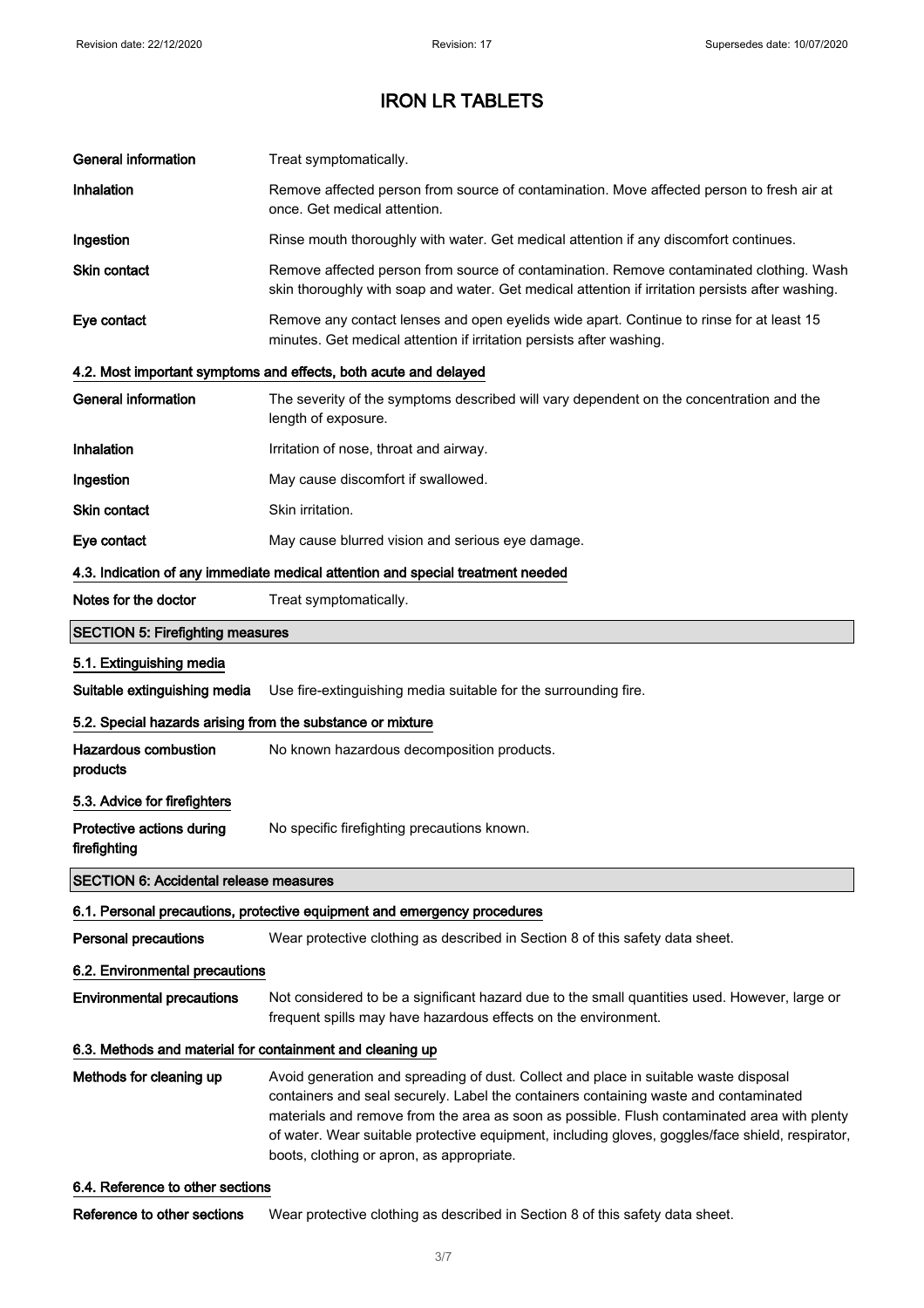## SECTION 7: Handling and storage

| 7.1. Precautions for safe handling                                                                                                                                                          |                                                                                                                                                                                                            |
|---------------------------------------------------------------------------------------------------------------------------------------------------------------------------------------------|------------------------------------------------------------------------------------------------------------------------------------------------------------------------------------------------------------|
| <b>Usage precautions</b>                                                                                                                                                                    | Good personal hygiene procedures should be implemented. Avoid inhalation of dust and<br>contact with skin and eyes.                                                                                        |
|                                                                                                                                                                                             | 7.2. Conditions for safe storage, including any incompatibilities                                                                                                                                          |
| <b>Storage precautions</b>                                                                                                                                                                  | Store in tightly-closed, original container in a dry, cool and well-ventilated place. Keep<br>separate from food, feedstuffs, fertilisers and other sensitive material.                                    |
| 7.3. Specific end use(s)                                                                                                                                                                    |                                                                                                                                                                                                            |
| Specific end use(s)                                                                                                                                                                         | The identified uses for this product are detailed in Section 1.2.                                                                                                                                          |
| <b>SECTION 8: Exposure controls/Personal protection</b>                                                                                                                                     |                                                                                                                                                                                                            |
| 8.1. Control parameters<br>Occupational exposure limits<br><b>SODIUM METABISULFITE</b><br>Long-term exposure limit (8-hour TWA): WEL 5 mg/m <sup>3</sup><br>WEL = Workplace Exposure Limit. |                                                                                                                                                                                                            |
| Ingredient comments                                                                                                                                                                         | Due to the hazardous nature of ingredients, exposure should be minimal.                                                                                                                                    |
| 8.2. Exposure controls                                                                                                                                                                      |                                                                                                                                                                                                            |
| Protective equipment                                                                                                                                                                        |                                                                                                                                                                                                            |
|                                                                                                                                                                                             |                                                                                                                                                                                                            |
| Appropriate engineering<br>controls                                                                                                                                                         | Provide adequate ventilation. Avoid inhalation of dust. Observe any occupational exposure<br>limits for the product or ingredients.                                                                        |
| Eye/face protection                                                                                                                                                                         | Eyewear complying with an approved standard should be worn if a risk assessment indicates<br>eye contact is possible. The following protection should be worn: Dust-resistant, chemical<br>splash goggles. |
| Hand protection                                                                                                                                                                             | Wear protective gloves. It is recommended that gloves are made of the following material:<br>Nitrile rubber.                                                                                               |
| Other skin and body<br>protection                                                                                                                                                           | Wear appropriate clothing to prevent any possibility of skin contact.                                                                                                                                      |
| Hygiene measures                                                                                                                                                                            | No specific hygiene procedures recommended but good personal hygiene practices should<br>always be observed when working with chemical products.                                                           |
| <b>Respiratory protection</b>                                                                                                                                                               | If ventilation is inadequate, suitable respiratory protection must be worn. Wear a suitable dust<br>mask.                                                                                                  |
| <b>SECTION 9: Physical and chemical properties</b>                                                                                                                                          |                                                                                                                                                                                                            |
| 9.1. Information on basic physical and chemical properties                                                                                                                                  |                                                                                                                                                                                                            |
| Appearance                                                                                                                                                                                  | Solid                                                                                                                                                                                                      |
| Colour                                                                                                                                                                                      | Yellow.                                                                                                                                                                                                    |
| Odour                                                                                                                                                                                       | Odourless.                                                                                                                                                                                                 |

9.2. Other information Other information No data available.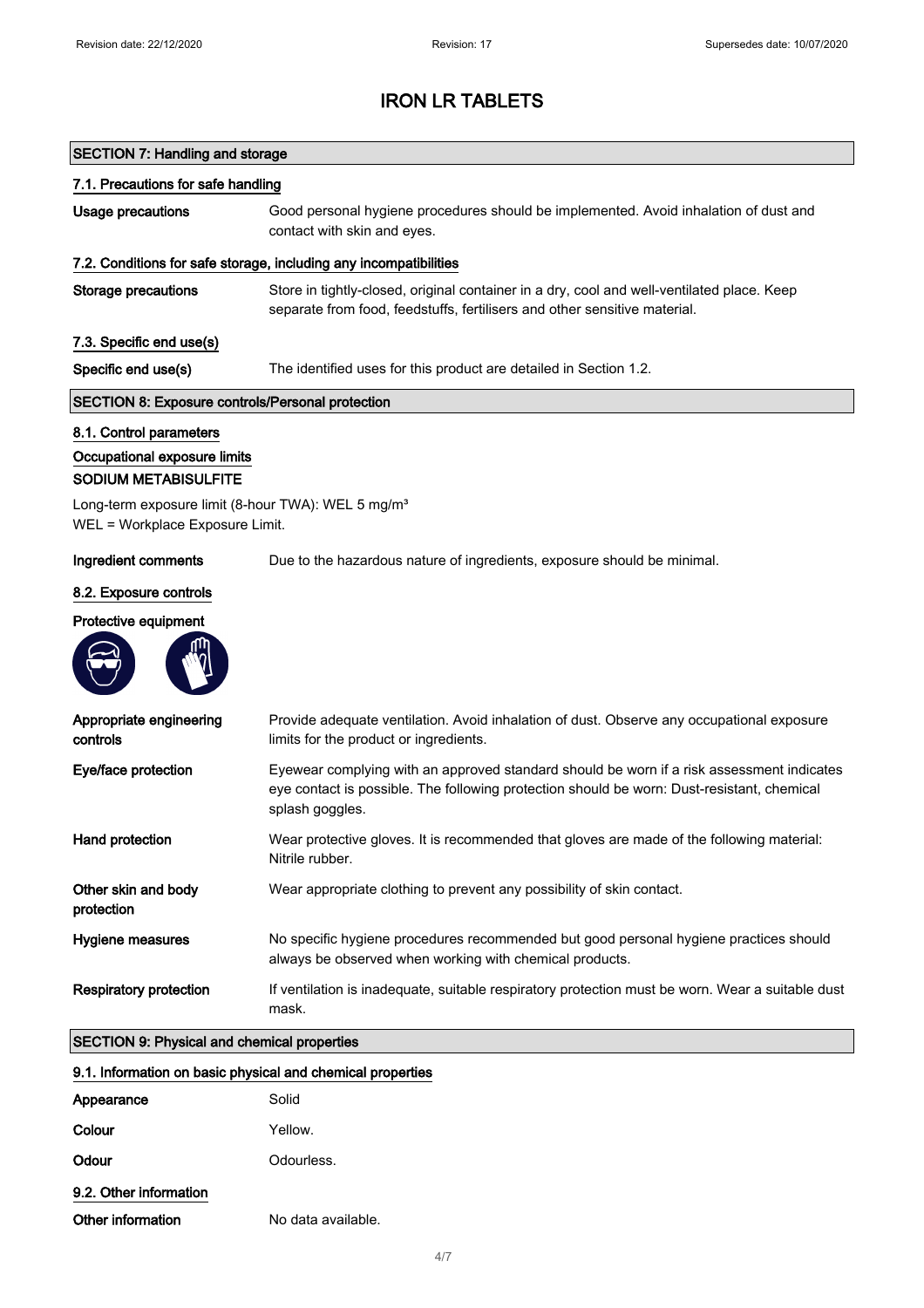| <b>SECTION 10: Stability and reactivity</b>  |                                                                                                                     |
|----------------------------------------------|---------------------------------------------------------------------------------------------------------------------|
| 10.1. Reactivity                             |                                                                                                                     |
| Reactivity                                   | There are no known reactivity hazards associated with this product.                                                 |
| 10.2. Chemical stability                     |                                                                                                                     |
| <b>Stability</b>                             | Stable under the prescribed storage conditions.                                                                     |
| 10.3. Possibility of hazardous reactions     |                                                                                                                     |
| Possibility of hazardous<br>reactions        | No data available.                                                                                                  |
| 10.4. Conditions to avoid                    |                                                                                                                     |
| <b>Conditions to avoid</b>                   | Avoid contact with acids.                                                                                           |
| 10.5. Incompatible materials                 |                                                                                                                     |
| Materials to avoid                           | No specific material or group of materials is likely to react with the product to produce a<br>hazardous situation. |
| 10.6. Hazardous decomposition products       |                                                                                                                     |
| Hazardous decomposition<br>products          | Heating may generate the following products: Toxic and corrosive gases or vapours.                                  |
| <b>SECTION 11: Toxicological information</b> |                                                                                                                     |
| 11.1. Information on toxicological effects   |                                                                                                                     |
| <b>Toxicological effects</b>                 | May be harmful if swallowed.                                                                                        |
| Other health effects                         | Causes serious eye damage.                                                                                          |
| Acute toxicity - oral<br>Summary             | May be harmful if swallowed.                                                                                        |
| ATE oral (mg/kg)                             | 7,669.32                                                                                                            |
| Acute toxicity - dermal<br>Summary           | Causes serious eye damage.                                                                                          |
| Acute toxicity - inhalation<br>Summary       | May cause respiratory irritation.                                                                                   |
| Serious eye damage/irritation<br>Summary     | Causes serious eye damage.                                                                                          |
| Reproductive toxicity<br>Summary             | May damage fertility if swallowed. May damage the unborn child if swallowed.                                        |
| Inhalation                                   | May cause respiratory irritation.                                                                                   |
| Ingestion                                    | May be harmful if swallowed.                                                                                        |
| Eye contact                                  | Causes serious eye damage.                                                                                          |
| <b>SECTION 12: Ecological information</b>    |                                                                                                                     |
|                                              |                                                                                                                     |

Ecotoxicity Not considered to be a significant hazard due to the small quantities used. However, large or frequent spills may have hazardous effects on the environment.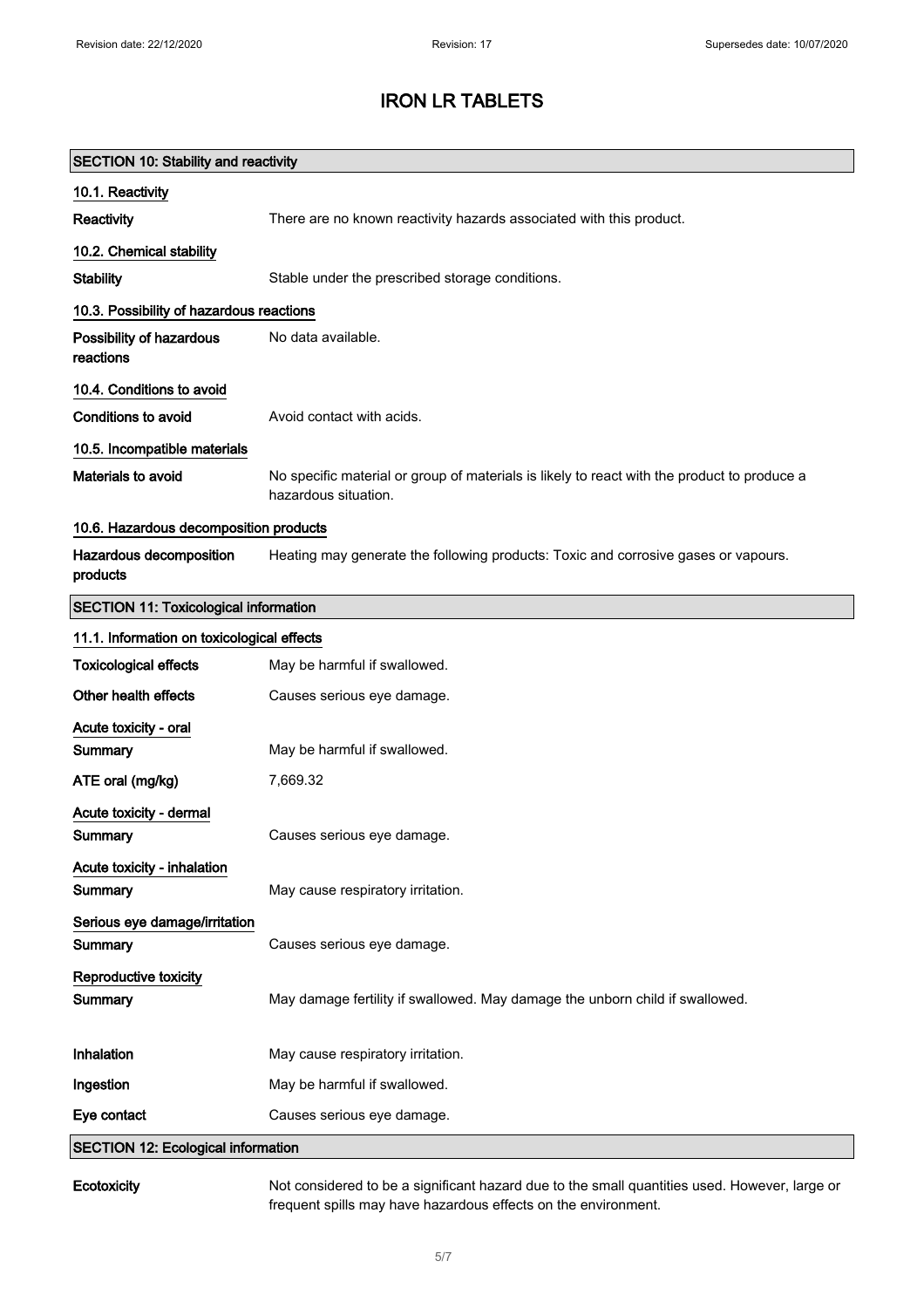| 12.1. Toxicity                                                                                 |                                                                                                                                |
|------------------------------------------------------------------------------------------------|--------------------------------------------------------------------------------------------------------------------------------|
| <b>Toxicity</b>                                                                                | No data available.                                                                                                             |
| 12.2. Persistence and degradability                                                            |                                                                                                                                |
|                                                                                                | Persistence and degradability There are no data on the degradability of this product.                                          |
| 12.3. Bioaccumulative potential                                                                |                                                                                                                                |
| <b>Bioaccumulative potential</b>                                                               | No data available on bioaccumulation.                                                                                          |
| 12.4. Mobility in soil                                                                         |                                                                                                                                |
| <b>Mobility</b>                                                                                | The product is soluble in water.                                                                                               |
| 12.5. Results of PBT and vPvB assessment                                                       |                                                                                                                                |
| <b>Results of PBT and vPvB</b><br>assessment                                                   | This substance is not classified as PBT or vPvB according to current EU criteria.                                              |
| 12.6. Other adverse effects                                                                    |                                                                                                                                |
| Other adverse effects                                                                          | None known.                                                                                                                    |
| <b>SECTION 13: Disposal considerations</b>                                                     |                                                                                                                                |
| 13.1. Waste treatment methods                                                                  |                                                                                                                                |
| <b>Disposal methods</b>                                                                        | Dispose of waste to licensed waste disposal site in accordance with the requirements of the<br>local Waste Disposal Authority. |
| <b>SECTION 14: Transport information</b>                                                       |                                                                                                                                |
| General                                                                                        | The product is not covered by international regulations on the transport of dangerous goods<br>(IMDG, IATA, ADR/RID).          |
| 14.1. UN number                                                                                |                                                                                                                                |
| Not applicable.                                                                                |                                                                                                                                |
| 14.2. UN proper shipping name                                                                  |                                                                                                                                |
| Not applicable.                                                                                |                                                                                                                                |
| 14.3. Transport hazard class(es)                                                               |                                                                                                                                |
| No transport warning sign required.                                                            |                                                                                                                                |
| 14.4. Packing group                                                                            |                                                                                                                                |
| Not applicable.                                                                                |                                                                                                                                |
| 14.5. Environmental hazards                                                                    |                                                                                                                                |
| Environmentally hazardous substance/marine pollutant<br>No.                                    |                                                                                                                                |
| 14.6. Special precautions for user                                                             |                                                                                                                                |
| Not applicable.                                                                                |                                                                                                                                |
| 14.7. Transport in bulk according to Annex II of MARPOL and the IBC Code                       |                                                                                                                                |
| Transport in bulk according to Not applicable.<br>Annex II of MARPOL 73/78<br>and the IBC Code |                                                                                                                                |
| <b>SECTION 15: Regulatory information</b>                                                      |                                                                                                                                |
|                                                                                                |                                                                                                                                |